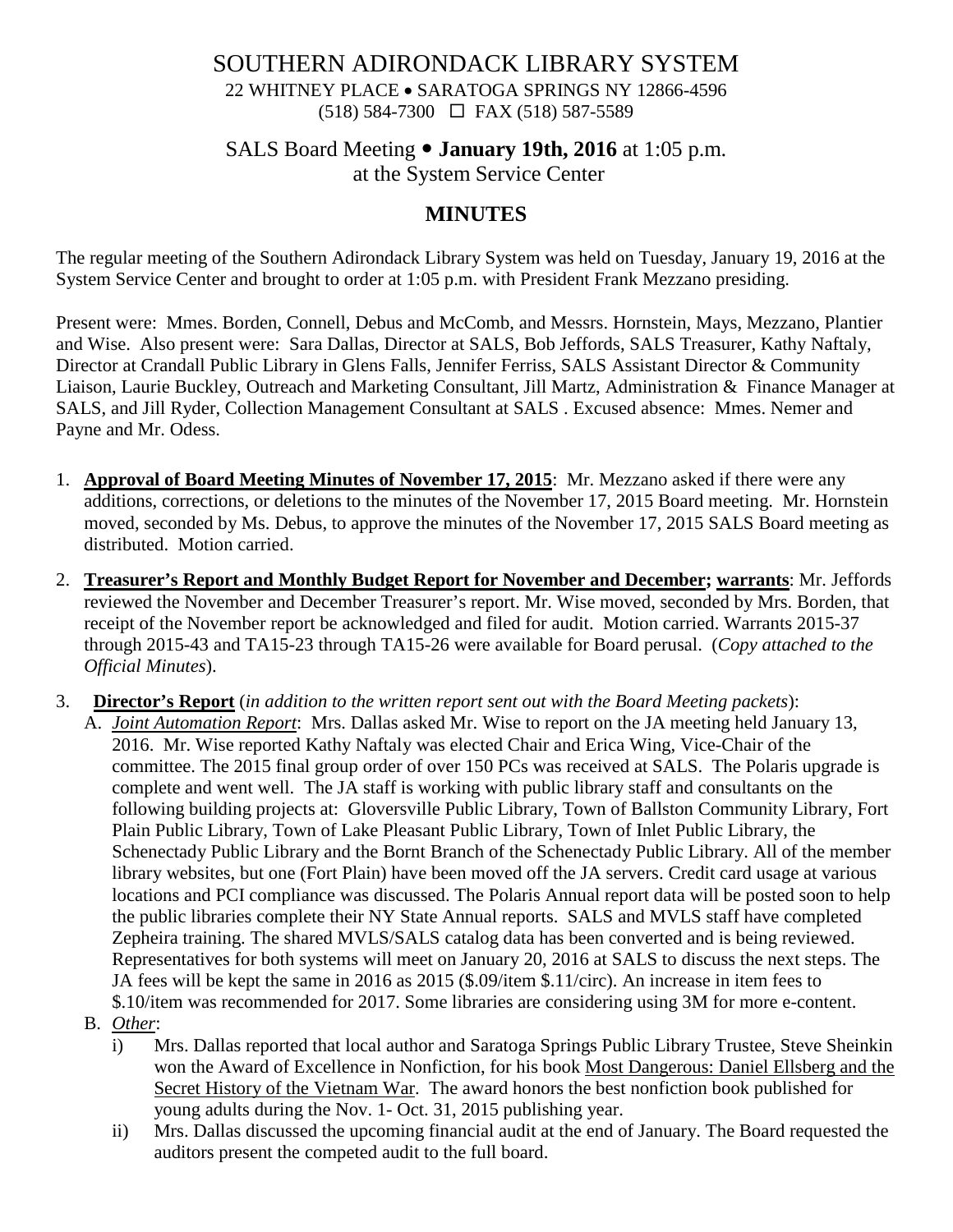*SALS Board Meeting Minutes, January 19, 2016……………………………………………………..……..2*

- iii) SALS has granted an extended sick leave for an employee. Thanks to SALS staff members, Cindy Mirra, Jill Martz and Jill Ryder for taking on some of the added responsibilities.
- iv) SALS/MVLS is signing a contract with SkyRiver, an Innovative Interfaces Inc. (III) cataloging utility. This will allow library staff to simplify work flows and increase efficiency. This will reduce the cost significantly that SALS pays for MARC records. The cost will be split by SALS at two thirds and MVLS at one third.
- v) SALS received recognition at ALA Midwinter as a pilot library for the Aspen Institute's Action Guide for Re-envisioning Your Public Library.
- vi) SALS is working with a group of public library systems staff to remove password protection in NYLTO and keep information up to date.
- vii) SALS will be working with the Library Freedom Project.
- viii) Mrs. Dallas is an ALA as a Councilor at Large.
- ix) The Governor's Executive Budget 2016-2017 has library funding at the same level as last year's budget.
- x) Mrs. Dallas discussed the implications of an increase in minimum wage and the impact it will have on our member libraries.
- xi) Mrs. Dallas has been investigating a new vendor to help members with recycling books. SALS will contract with Better World Books to have a drop box installed in our parking lot.

## 4. **Committee Reports**:

- A. *Audit & Finance*: Mr. Wise reported that SALS ended the year in good standing. At the end of 2015, SALS was under budget and able to add \$69,354 to the general cash reserve. This was due to various savings in salaries, benefits and the technology grant. Thanks to SALS staff for doing an outstanding job managing the budget.
- B. *Building*: Mr. Mays reported the committee will be working with Sage Engineering to discuss and prioritize necessary upgrades and future projects. A punch list has been created by staff and will be discussed. Mr. Mays presented the following SALS Construction Challenge Grant applications: Town of Ballston Community Library - \$5,000, Galway Public Library - \$3,645, Pember Library - \$4,550, Town of Inlet Public Library - \$3,206.39. It was suggested a Board Meeting be held at the Town of Ballston Community Library to see the progress on their redesigned space. Mr. Mays thanks Laurie Buckley for her work with the challenge grants. Mr. Mays offered to meet with the member libraries during the next challenge grant cycle to help them develop projects.
- C. *Bylaws Committee*: No report.
- D. *Central Library Aid and Services*: No report.
- E. *County Aid Coordinators*: No report.
- F. *Library Services:* Mrs. Debus presented the SALS Early Adapter/ Technology Challenge Grant application: Clifton Park-Halfmoon Public Library - \$5,000. Ms. Debus offered to meet with the member libraries during the next challenge grant cycle to help them develop projects.
- G. *Personnel*: No report.
- H. *Trustee Nominating:* Dale Nemer: Chair, Jordan Hornstein, Christine Connell and Karen McComb will serve as members of the committee. There is one upcoming expiration of term: Dale Nemer (Warren County) – up for  $2^{nd}$  term.

## 5. **Unfinished Business:** None.

## 6. **New Business:**

- A. Mr. Mays moved, seconded by Mrs. Borden that Karen DeAngelo be appointed as Member Library JA Council representative. Motion carried.
- B. Mrs. McComb moved seconded by Mr. Plantier the Construction Challenge Grants be approved as presented. Motion carried.